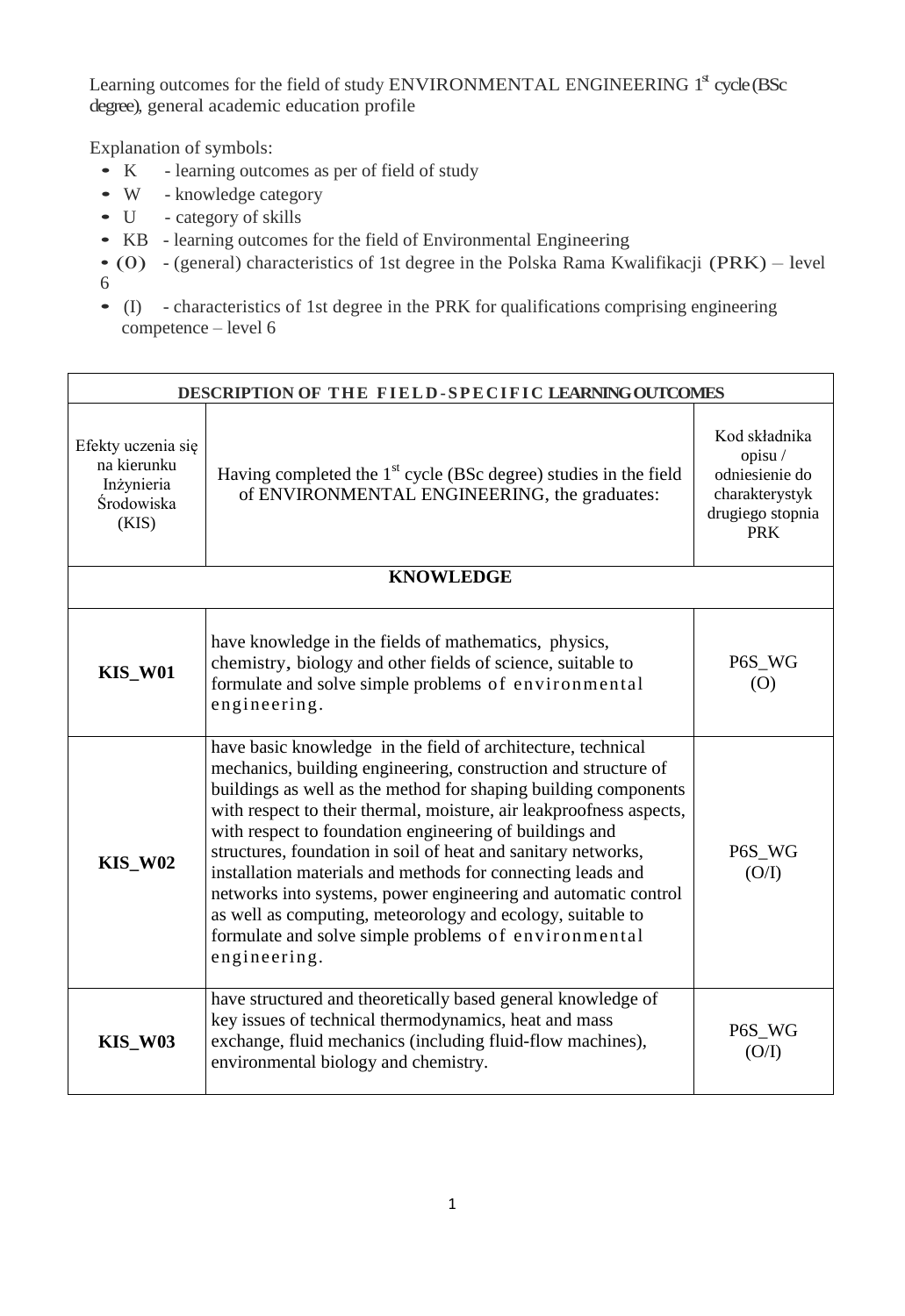| <b>KIS_W04</b> | have detailed knowledge of such subject areas as: energy<br>balancing, thermal conductivity in stationary and non-stationary<br>state, convection, radiation and heat transmission, compressible<br>and incompressible fluid flows, thermodynamic processes in<br>ideal gas and humid air, clockwise and counterclokswise<br>thermodynamic cycles, combustion, including low-emission<br>combustion, hydrology, sanitary biology, water pollution<br>evaluation, water protection, sanitary chemistry.                                                                                                                                                                                                                                                                      | P6S_WG<br>(O/I)              |
|----------------|-----------------------------------------------------------------------------------------------------------------------------------------------------------------------------------------------------------------------------------------------------------------------------------------------------------------------------------------------------------------------------------------------------------------------------------------------------------------------------------------------------------------------------------------------------------------------------------------------------------------------------------------------------------------------------------------------------------------------------------------------------------------------------|------------------------------|
| <b>KIS_W05</b> | have basic knowledge of development trends in environmental<br>engineering, including:<br>- technical fitting of buildings systems,<br>- heat sources, thermal networks and centres, heat exchangers,<br>- water pipe networks and sewage systems,<br>- water conditioning systems and sewage treatment,<br>- air protection engineering,<br>- hydrology,<br>- role of microorganisms in the processes of sewage treatment<br>and water conditioning,<br>- air microbiology,<br>- global phenomena influencing and shaping land development.                                                                                                                                                                                                                                | P6S_WG<br>(O/I)              |
| <b>KIS_W06</b> | have basic knowledge of life cycle of devices, buildings, and<br>technical systems in environmental engineering, including:<br>- technical fitting of buildings systems,<br>- heat supply systems,<br>- thermal networks, water pipe networks and sewage systems,<br>- water conditioning systems and sewage treatment,<br>- air protection equipment,<br>- hydrology.                                                                                                                                                                                                                                                                                                                                                                                                      | P6S_WG<br>$\rm (I)$          |
| <b>KIS_W07</b> | know basic methods, techniques, tools and materials, including<br>elements of BIM technology, applied to solve simple<br>engineering tasks in environmental engineering, especially those<br>concerning:<br>- technical fitting of buildings systems,<br>- selection of Heating, Ventilation, Air Conditioning (HVAC)<br>structures for buildings with different energy characteristics,<br>- control system structures in building engineering and municipal<br>engineering,<br>- thermal networks, water pipe networks and sewage systems,<br>- water conditioning systems and sewage treatment,<br>- air protection systems,<br>- municipal wastes and methods for utilization and disposal,<br>- hydrology and water protection,<br>- disinfection of water and sewage. | P6S_WG<br>$\rm (I)$          |
| <b>KIS_W08</b> | have basic knowledge necessary to understand social, economic,<br>legal and other non-technical conditions of engineering<br>activities, including the principles of sustainable development.                                                                                                                                                                                                                                                                                                                                                                                                                                                                                                                                                                               | P6S_WK<br>$\left( 0 \right)$ |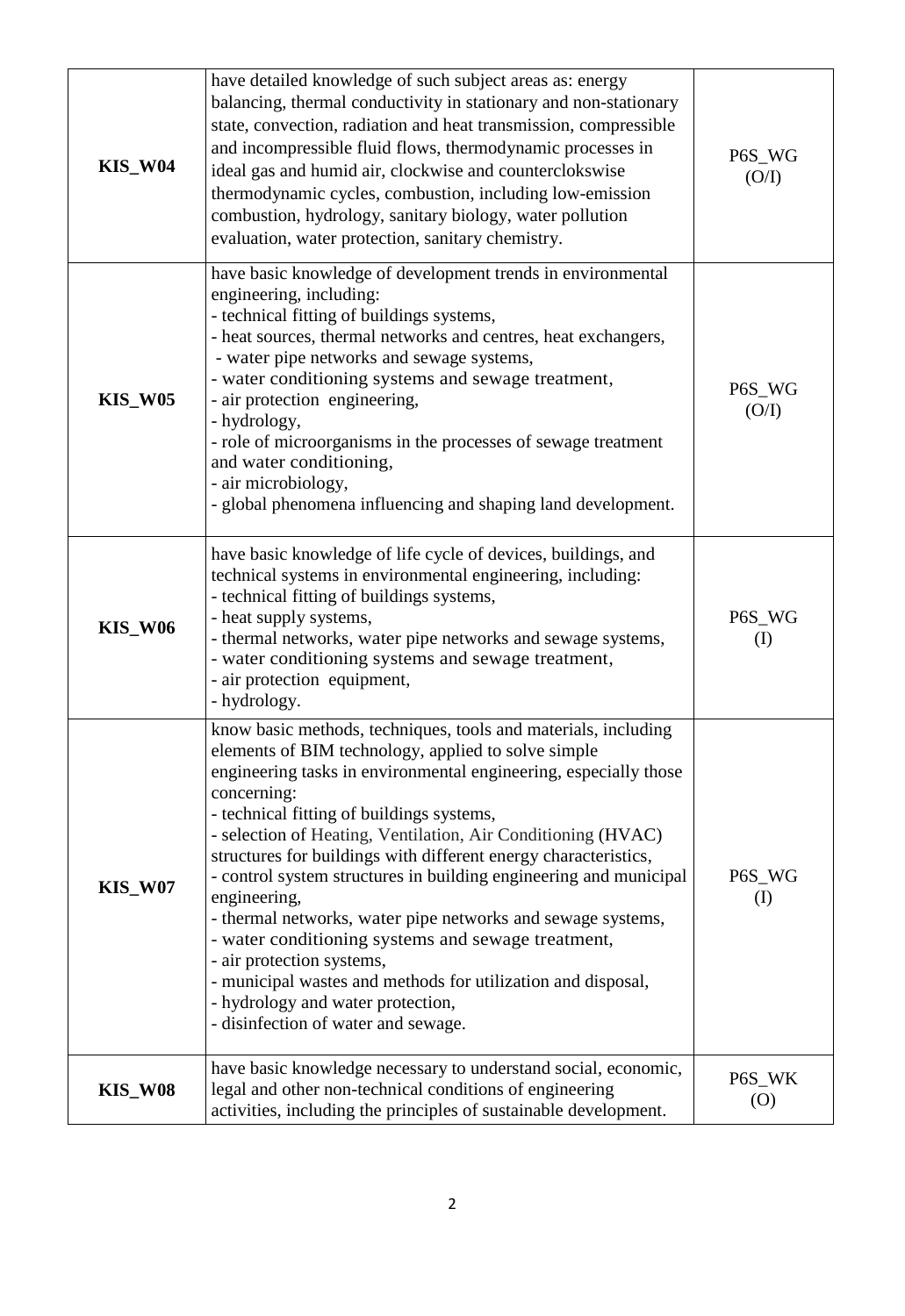| <b>KIS_W09</b> | have basic knowledge of management, including quality<br>management and conducting business in environmental<br>engineering:<br>- technical fitting<br>of buildings systems,<br>- heat supply systems,<br>- thermal networks, water pipe networks and sewage systems,<br>- construction engineering works in heat and sanitary installation<br>(systems),<br>- water conditioning systems and sewage treatment,<br>- air protection systems,<br>- environmental management,<br>- hydrology,<br>- work organisation in research laboratories.                                                                                                                                                                                       | P6S_WK<br>(O)   |
|----------------|------------------------------------------------------------------------------------------------------------------------------------------------------------------------------------------------------------------------------------------------------------------------------------------------------------------------------------------------------------------------------------------------------------------------------------------------------------------------------------------------------------------------------------------------------------------------------------------------------------------------------------------------------------------------------------------------------------------------------------|-----------------|
| <b>KIS_W10</b> | know and understand basic ideas and regulations in the field<br>of industrial and intellectual property protection.                                                                                                                                                                                                                                                                                                                                                                                                                                                                                                                                                                                                                | P6S_WK<br>(0)   |
| <b>KIS_W11</b> | know general rules of developing different forms of<br>individual entrepreneurship, utilizing knowledge<br>obtained in the field of environmental engineering.                                                                                                                                                                                                                                                                                                                                                                                                                                                                                                                                                                     | P6S_WK<br>(O/I) |
|                | <b>SKILLS</b>                                                                                                                                                                                                                                                                                                                                                                                                                                                                                                                                                                                                                                                                                                                      |                 |
| <b>KIS_U01</b> | are able to obtain information from literature, databases and<br>other properly selected information sources, also in English, or<br>in another foreign language regarded as a language of<br>international communication in environmental engineering;<br>can integrate, interpret and evaluate the obtained information<br>as well as draw conclusions, formulate, discuss and justify<br>opinions.                                                                                                                                                                                                                                                                                                                              | P6S_UW<br>(0)   |
| <b>KIS_U02</b> | are able to use information and communication technologies<br>(ICT) appropriate to perform typical engineering tasks, including<br>those applying the BIM technology.                                                                                                                                                                                                                                                                                                                                                                                                                                                                                                                                                              | P6S_UW<br>(0)   |
| <b>KIS_U03</b> | are able to plan and carry out experiments, including<br>measurements and computer simulation in the field of:<br>- heat supply equipment, heaters and heat exchangers,<br>- selected building components,<br>- selected elements of technical fitting of buildings<br>systems,<br>- selected elements of water conditioning systems and<br>sewage treatment,<br>- selected elements of water supply systems,<br>- selected elements of heat supply systems,<br>- selected elements of sewage disposal systems,<br>- selected elements of air protection systems,<br>- selected elements of microbiological environmental<br>pollution;<br>are able to clearly present and interpret the obtained<br>results and draw conclusions. | P6S_UW<br>(I)   |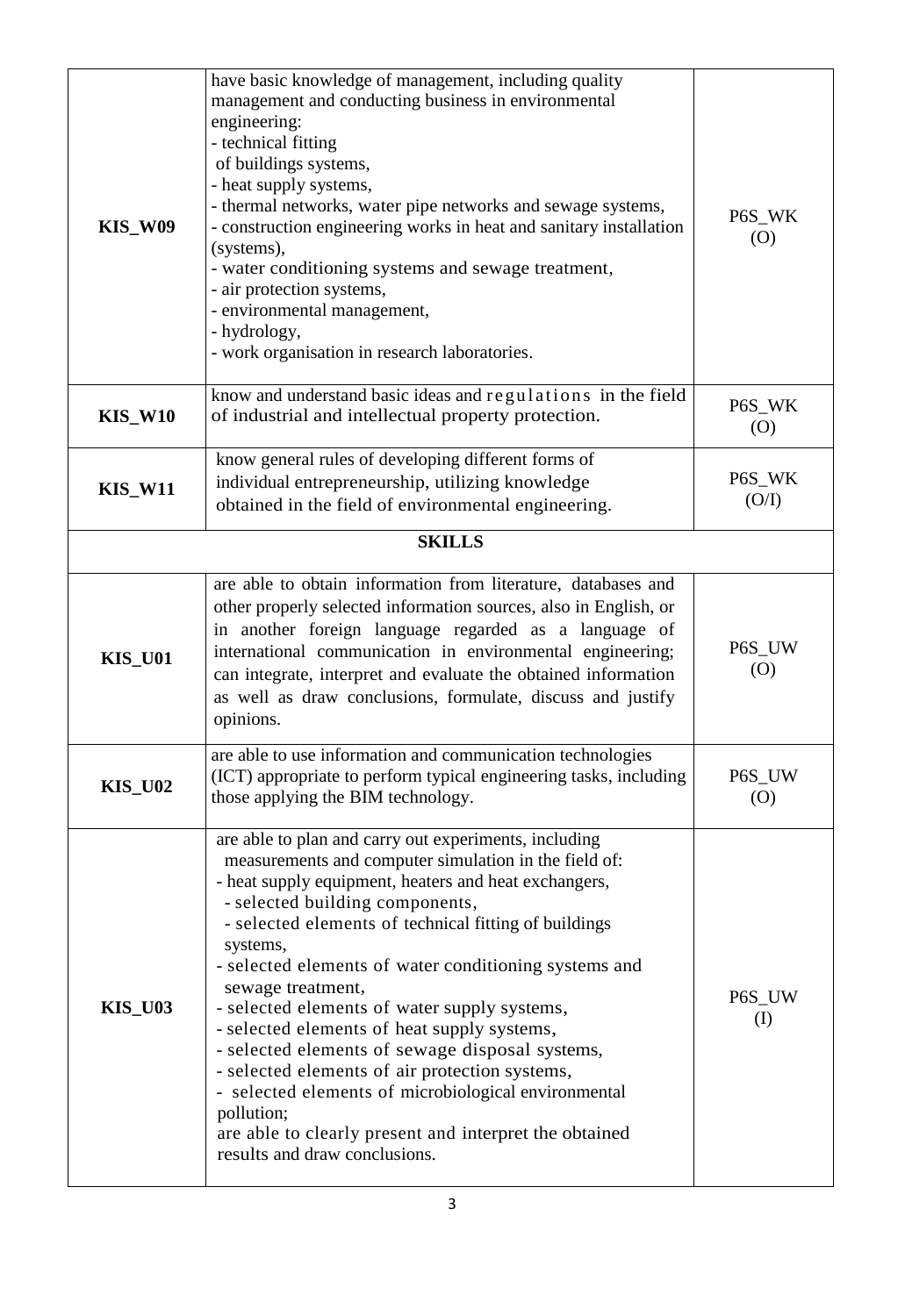| <b>KIS_U04</b> | in order to formulate and solve engineering tasks in<br>environmental engineering, can apply analytical, simulation and<br>experimental methods, including:<br>- open and commercial numerical codes and engineering<br>software,<br>- measurement methods (pressure, temperature of fluid speed,<br>fluid flows, heat flows, heat exchanger performance, thermal<br>imaging).                                                                                                                                                | P6S_UW<br>$\rm (I)$ |
|----------------|-------------------------------------------------------------------------------------------------------------------------------------------------------------------------------------------------------------------------------------------------------------------------------------------------------------------------------------------------------------------------------------------------------------------------------------------------------------------------------------------------------------------------------|---------------------|
| <b>KIS_U05</b> | when formulating and solving engineering tasks in<br>environmental engineering, can notice the systemic and non-<br>technical aspects as well as the need to apply the principles of<br>sustainable development.                                                                                                                                                                                                                                                                                                              | P6S_UW<br>(O/I)     |
| <b>KIS_U06</b> | are able to perform preliminary economic and ecological<br>analysis of engineering activities concerning:<br>- technical fitting of buildings systems,<br>- thermal networks, water pipe networks and sewage systems,<br>- water conditioning systems and sewage treatment,<br>- air protection systems,<br>- hydrology.                                                                                                                                                                                                      | P6S_UW<br>$\rm (I)$ |
| <b>KIS_U07</b> | are able to critically analyse and evaluate the performance of<br>existing technical solutions in the field of environmental<br>engineering, especially devices, objects, systems, processes,<br>services related to:<br>- technical fitting of buildings systems,<br>- central heating supply,<br>- thermal networks, water pipe networks and sewage systems,<br>- water conditioning systems and sewage treatment,<br>- air protection systems,<br>- biological sewage treatment,<br>- quality control in water production. | P6S_UW<br>$\rm (I)$ |
| <b>KIS_U08</b> | can identify and specify simple practical engineering tasks,<br>typical for environmental engineering, including:<br>- technical fitting of buildings systems,<br>- selected elements of water conditioning systems and<br>sewage treatment,<br>- selected elements of water supply systems,<br>- selected elements of sewage disposal systems,<br>- selected elements of heat supply systems,<br>- selected elements of air protection systems,<br>- disinfection of water, sewage and air.                                  | P6S_UW<br>(I)       |
| <b>KIS_U09</b> | can evaluate the suitability of routine methods and tools<br>dedicated to solve simple practical engineering tasks in<br>environmental engineering; can choose and apply an appropriate<br>method and tool.                                                                                                                                                                                                                                                                                                                   | P6S_UW<br>(O/I)     |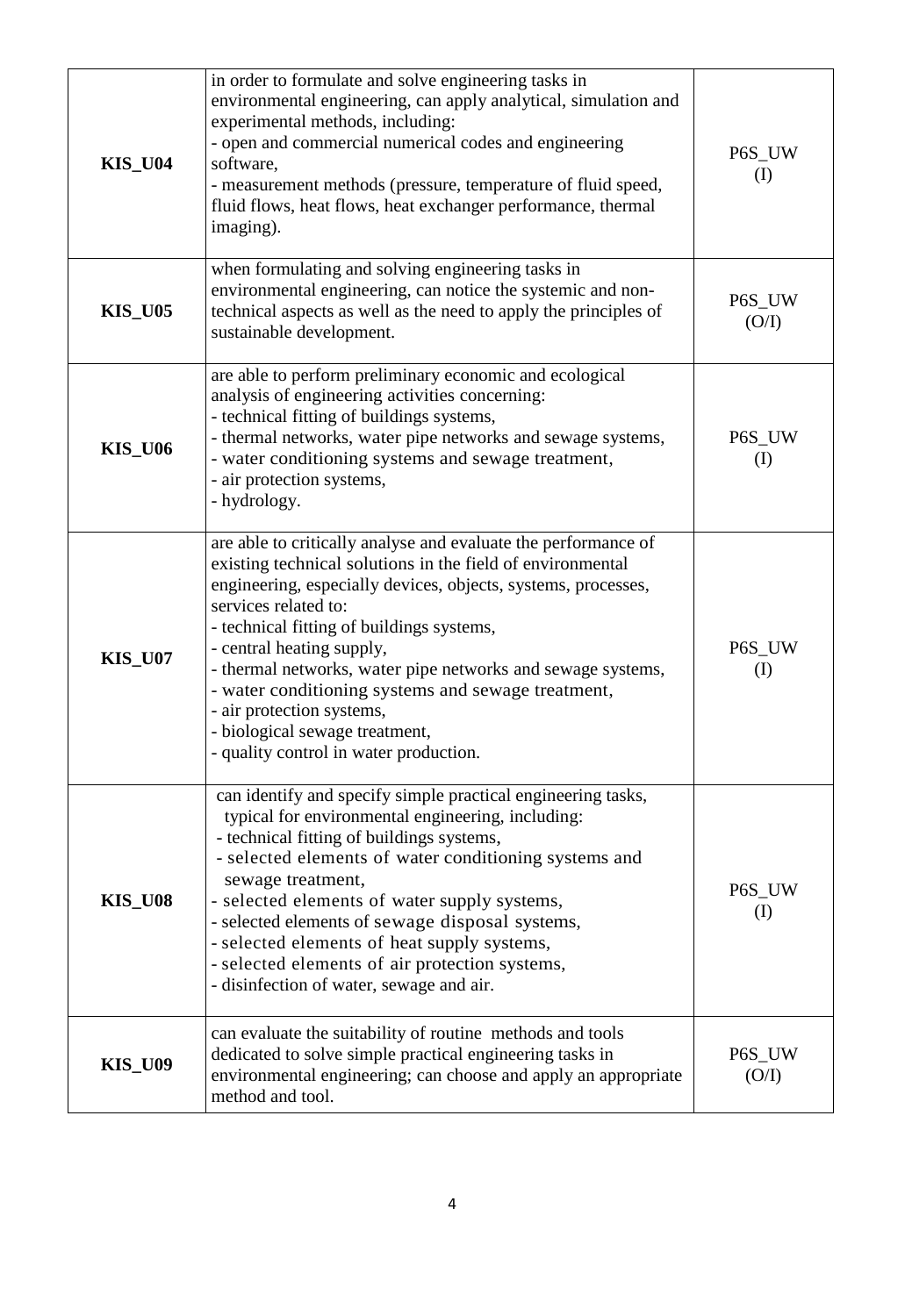| <b>KIS_U10</b> | utilizing appropriate methods, technologies and tools (including<br>the BIM technology), can design and implement a simple device,<br>object, system or process, select a device typical for<br>environmental engineering, especially in the field of:<br>- technical fitting of buildings systems,<br>- heaters and heat exchangers, thermal networks,<br>- heat supply systems,<br>- thermal networks, water pipe networks and sewage systems,<br>- water conditioning systems and sewage treatment,<br>- air protection systems,<br>- hydrology,<br>- water cleanliness control and water disinfection.        | P6S_UW<br>$\rm (I)$ |
|----------------|-------------------------------------------------------------------------------------------------------------------------------------------------------------------------------------------------------------------------------------------------------------------------------------------------------------------------------------------------------------------------------------------------------------------------------------------------------------------------------------------------------------------------------------------------------------------------------------------------------------------|---------------------|
| <b>KIS_U11</b> | can communicate by means of different techniques with<br>professionals active in the field of environmental engineering,<br>architecture and building engineering as well as in other<br>professional environments connected with environmental<br>engineering.                                                                                                                                                                                                                                                                                                                                                   | P6S_UK<br>(O/I)     |
| <b>KIS_U12</b> | can prepare, in the Polish language and in a foreign language, a<br>well-documented scientific publications on significant<br>problems of environmental engineering,<br>including:<br>- technical fitting of buildings systems,<br>- heat supply systems, heat sources, heat exchangers thermal<br>networks,<br>- water pipe networks and sewage systems,<br>- utilization of renewable heat resources and heat recuperation,<br>- water conditioning systems and sewage treatment,<br>- air protection systems,<br>- hydrology,<br>- environmental biology and ecology,<br>- water protection against pollution. | P6S_UK<br>(O/I)     |
| <b>KIS_U13</b> | can prepare and present in the Polish and English language an<br>oral presentation concerning detailed issues of environmental<br>engineering, such as:<br>- technical fitting of buildings systems,<br>- heat supply systems, heat sources, heat exchangers, thermal<br>networks.<br>- water pipe networks and sewage systems,<br>- utilization of renewable heat resources and heat recuperation,<br>- water conditioning systems and sewage treatment,<br>- air protection systems,<br>- hydrology,<br>- technical microbiology,<br>- water protection and pollution.                                          | P6S_UK<br>(O/I)     |